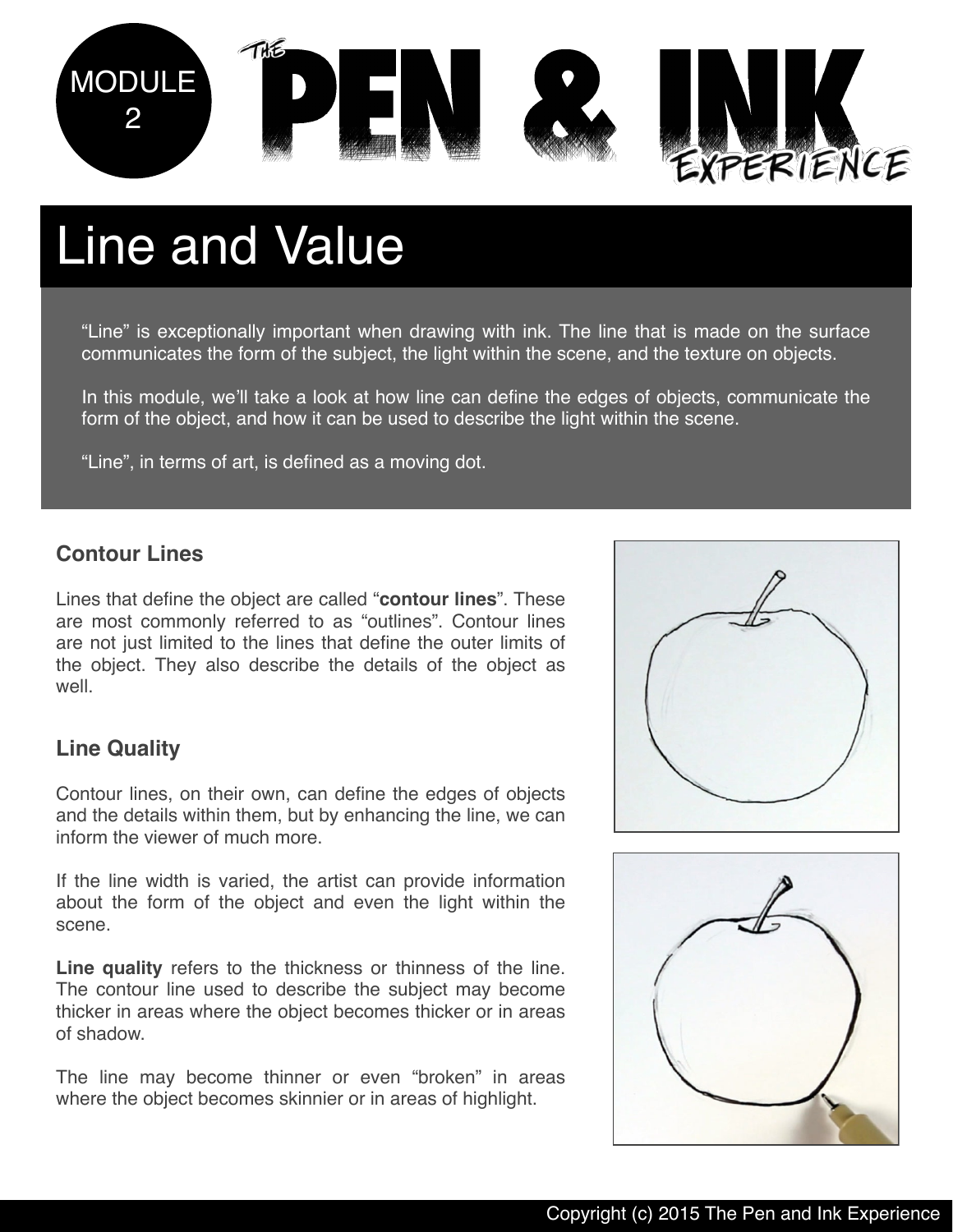

#### **Cross Contour Lines**

"Cross contour lines" are implied lines that flow over the contours of an object. When marks are made, the contours of the subject should be considered and lines should be made to communicate the "cross contours" of the object.

Many times, cross contour lines are used for shading. Although very important for drawing with ink, this concept carries over into all forms of drawing and painting.



Notice the difference in how form and light is communicated in the two hollow cylinders (pictured left).

The cylinder on the left does not make use of cross contour lines, while the cylinder on the right is described with cross contour lines.

The drawing of the second cylinder is more successful in its description of the form of the object.

#### **Value with Pen and Ink**

"Value", in terms of art, is the darkness or lightness of a color. Value is used to communicate the form of the object as well as the light within the scene.

With pen and ink, value is mostly communicated by varying the density of marks made in a certain area. The greater the density of marks, the darker the value produced.

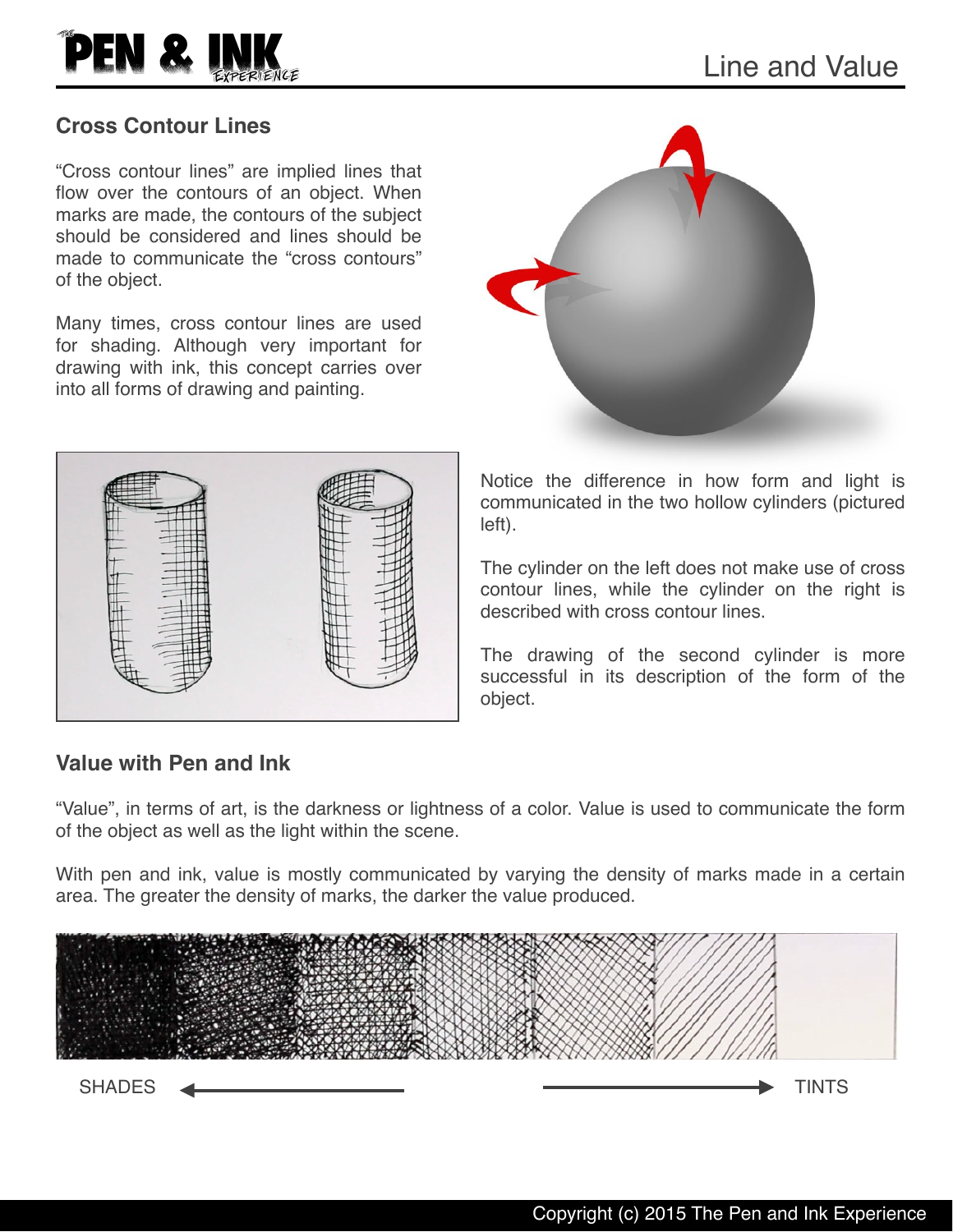

In a drawing, tints are typically used to describe the highlights, while shades are used to describe the shadows. The arrangement of highlights and shadows inform the viewer of the light in the scene as well as the form of the subject



#### **Shading Techniques**

While there are an infinite number of ways that value, or "shading", can be developed in a pen and ink drawing, the four most common ways include **hatching**, **cross hatching**, **random lines**, and **stippling**.



#### **Hatching**

Lines that flow in an uniform direction and do not touch. The closer that the lines are placed to one another - the darker the value that is produced.



#### **Cross Hatching**

Lines that flow over the contours of the subject, but do cross over each other. The more frequently that the lines cross over each other - the darker the value that is produced.